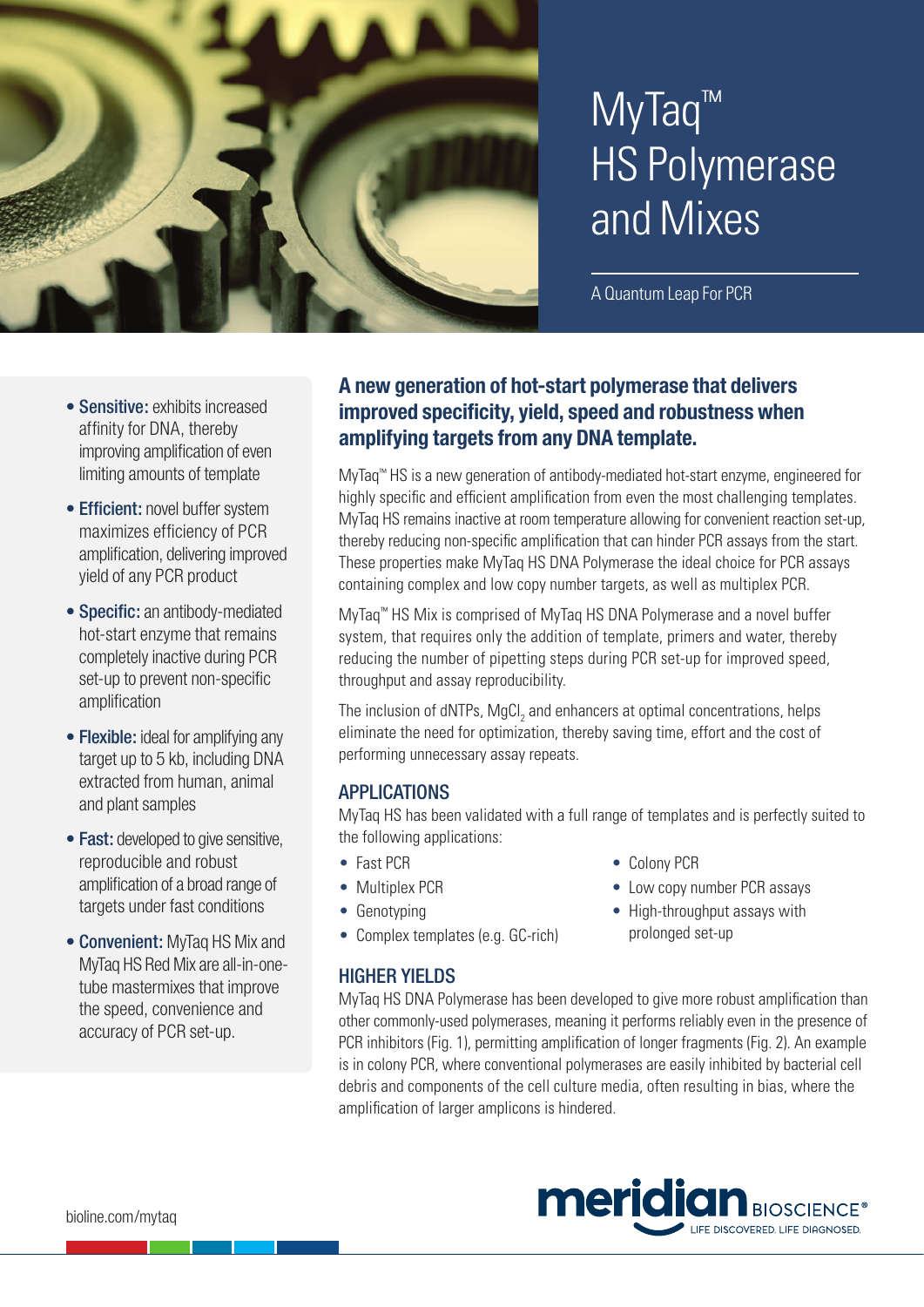

#### Fig. 1 Robustness of MyTaq HS in colony PCR

A 2.6 kb fragment of human genomic DNA was cloned into M13 and transformed into *E. coli* cells. 1 mL of a 1:16 dilution of an overnight culture of these cells was used directly in a 50 μL PCR reaction. A) 2 μL increments of agar were added (Lanes 1 -8 respectively, HyperLadder 1kb (M)). B) 2 μL increments of LB were added (Lanes 1 -8 respectively, HyperLadder 1kb (M)) and amplified according to manufacturers' protocol). MyTaq HS DNA Polymerase was more resistant to inhibition than the polymerase from Supplier S, making it ideal for colony PCR and liquid overnight cultures, offering improved workflows particularly for high throughput assays.



#### Fig. 2 Colony PCR of long fragments

*E. coli* transformed with M13 carrying the 2.6 kb or an 884 bp insert was plated out. 12 colonies were picked with tooth-picks, washed directly into MyTaq buffer and amplified using MyTaq HS. HyperLadder 1 kb (M). Fragments up to 3 kb can be reliably amplified using fast cycling conditions with MyTaq HS DNA Polymerase. This illustrates the ability of MyTaq HS to amplify full-length cloned inserts and facilitates the rapid identification of correct plasmid inserts.

## FAST, HIGH-THROUGHPUT PCR

MyTaq HS only requires one minute activation and allows fast cycling conditions to be used, reducing the reaction time to under 30 minutes, without compromising PCR specificity or yield (Fig. 3). This makes MyTaq HS suitable for both routine and high-throughput PCR.The speed of MyTaq HS was further reducedusing an ultra-fast protocol, in which MyTaq HS amplified a 900 bp fragment of genomic DNA in under 20 minutes (Fig. 4)



#### Fig. 3 Fast amplification was carried out on a range of human genomic targets

A 340 bp (A) and a 450 bp (B) fragment of the myc gene, a 525 bp (C) fragment of the EGFR gene and a 530 bp (D) fragment of the AGTR1 gene was amplified using MyTaq HS polymerase and the results were compared with PCR reactions using hot-start DNA polymerases from other suppliers. A 3-fold serial dilution of human genomic DNA (100 ng - 3 pg, lanes 1-8 respectively (HyperLadder 1kb (M)) was incubated for 3 min at 95 °C followed by 35 cycles of 95 °C for 15s, 55 °C for 15s and 72 °C for 15s. MyTaq has performed well across all four human genes.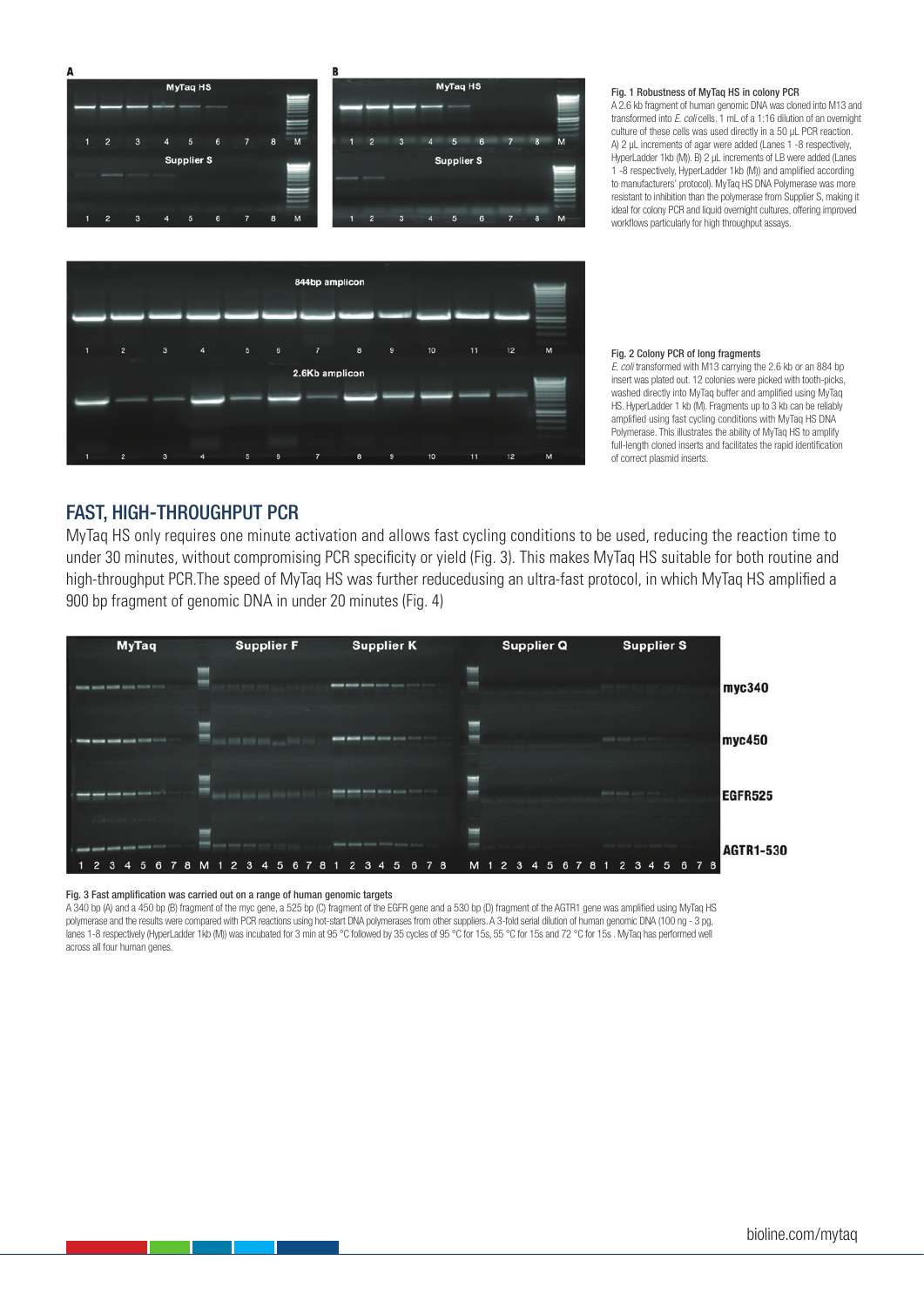

#### Fig. 4 Ultra-fast amplification of the human AGTR1 gene

A 900 bp fragment of the AGTR1 gene was amplified with MyTaq HS Mix and hot-start Taq polymerases from other suppliers. A 3-fold serial dilution of human genomic DNA (100 ng - 3 pg, lanes 1-8 respectively (HyperLadder 1kb (M)) was used and incubated at 95 °C for 3 min, followed by 35 cycles of 95°C for 5 s, 55 °C for 1s and 72 °C for 15 s. Only MyTaq HS was capable of amplifying a 900 bp fragment of human genomic DNA under such fast conditions.

## PREMIXES FOR INCREASED REPRODUCIBILITY

MyTaq HS Mix and MyTaq HS Red Mix contain all the required components for easy PCR set-up. Both MyTaq HS Mix and MyTaq HS Red Mix are conveniently supplied in one tube, maximizing convenience, facilitating greater.

## MULTIPLEX PCR

The key to successful multiplex PCR is the ability to define a set of common reaction parameters to all of the primer sets in the reaction, to ensure highly-specific target annealing efficiency and reproducibility. MyTaq HS Mix is based on the latest technology in PCR enzyme preparation, the pre-configured reaction mix contains a unique combination of salts and additives to ensure comparable efficiencies for annealing and extension of all primers in the reaction. This makes MyTaq HS Mix ideal for multiplex PCR (Fig. 5).

## DIRECT GEL LOADING

MyTaq HS is also supplied as MyTaq HS Red DNA Polymerase and MyTaq HS Red Mix, which includes a 5x MyTaq Red Reaction Buffer that increases the visual contrast between the reagent and the reaction vessel for improved convenience and to improve pipetting accuracy. The red dye also enables samples to be loaded directly on to a gel after the PCR eliminating the need to add loading buffer.





#### Fig. 5 Successful 16-plexing using MyTaq HS Mix

50 ng of human genomic DNA was used as a template in 25 μL PCR reactions, with primers to amplify A) individual amplicons of 135 bp, 135 bp up to 961 bp (lanes 1 - 16 respectively) and B) 1-, 2-, 4-, 6-, 8-, 10-, 12-, 14-, and 16-plex reaction (lanes 1-9 respectively). The cycling was performed under the recommended multiplex conditions: 95 °C for 2 min, followed by 25 cycles of 95 °C for 30 s, 65 °C for 4 min. These results demonstrate that MyTaq HS Mix can be used successfully for multiplex PCR without the need for extensive optimization.